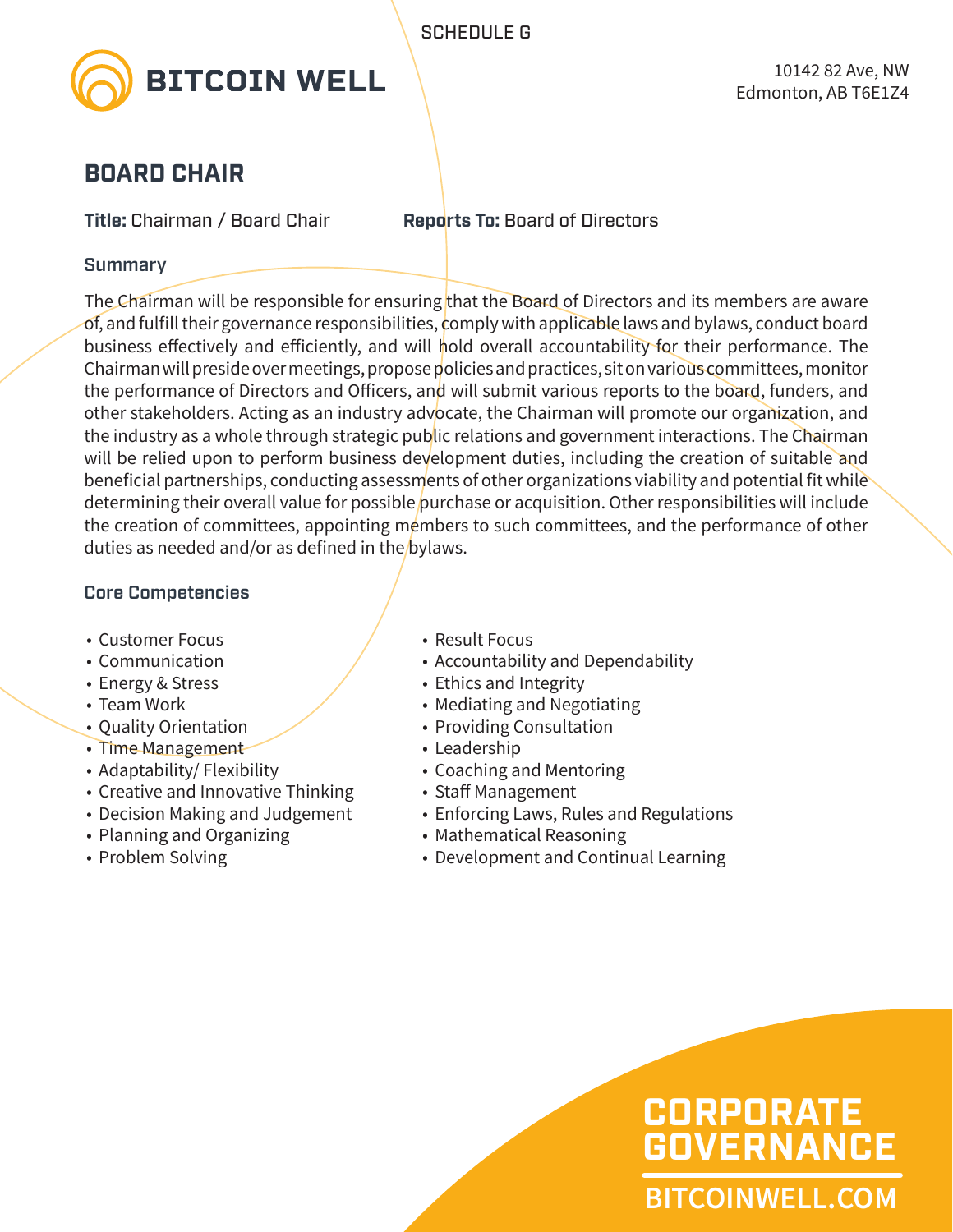

#### Job Duties

- Supports the CEO in achieving the organization's mission
- Provides leadership to the Board of Directors, who sets policy and to whom the Chief Executive is accountable.
- Chairs meetings of the Board after developing the agenda with the Chief Executive.
- Encourages Board's role in strategic planning
- Works as an industry advocate, promoting the company and the industry as a whole
- Leads public relations strategy, and will interact with government officials
- Assess other organizations viability and potential fit, determining overall value for possible purchase or acquisition
- Perform business development duties including the creation of suitable and beneficial partnerships
- Maintain a strong working knowledge of prevalent trends within the industry, ensuring that the company is up to date and provides competitive products and services
- Appoints the chairpersons of committees, in consultation with other Board members.
- Serves ex officio as a member of committees and attends their meetings when invited.
- Discusses issues confronting the organization with the Chief Executive.
- Helps guide and mediate Board actions with respect to organizational priorities and governance concerns.
- Reviews with the Chief Executive any issues of concern to the Board.
- Monitors financial planning and financial reports.
- Formally evaluates the performance of the Chief Executive and informally evaluates the effectiveness of the Board members.
- Evaluates annually the performance of the organization in achieving its mission.
- Sets overall policy, defining goals and setting targets and evaluating performance against agreed targets
- Safeguard the good name and values of the organization
- Ensure the effective and efficient administration of the organization
- Ensure the financial stability of the organization
- Provide guidance on new initiatives
- Plan the annual cycle of board meetings
- Sit on appointment and disciplinary panels
- Facilitate change and address conflict within the board and within the organization
- Performs other responsibilities assigned by the Board.

# **BITCOINWELL.COM CORPORATE GOVERNANCE**